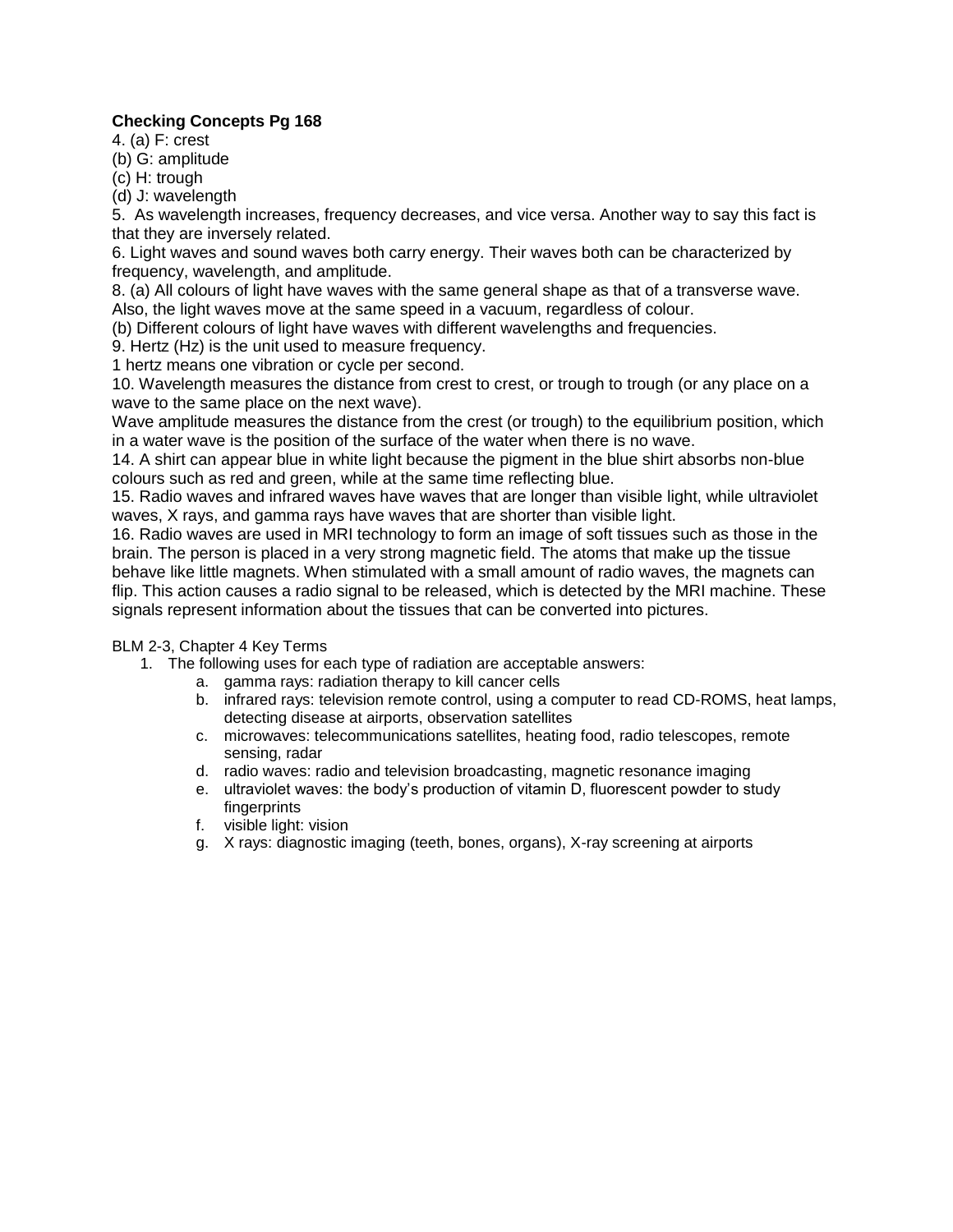



2. The frequency of a wave describes the number of waves that occur in a certain time, and is often measured in cycles per second, or hertz (Hz).

The highest point of a wave is the crest and the lowest is the trough.

The amplitude of a wave describes the distance from the highest point to the rest position. The

wavelength of a wave describes the distance from one crest to the next.

Matter in a transverse wave moves up and down perpendicular to the direction the wave travels. Matter in a compression wave moves back and forth along the same direction that the wave travels.

Reflection describes light hitting an object and bouncing off. Refraction describes light changing direction as it passes through a medium.

A microscope helps us see things too small for our eyes alone to see. A telescope helps us see things too far away for our eyes alone to see.

BLM 2-4, Chapter 4 Key Terms

- 1. Amplitude
- 2. Frequency
- 3. Wave
- 4. Energy
- 5. Trough
- 6. Wavelength
- 7. Refraction
- 8. Pythagoras
- 9. Reflection
- 10. Microwaves